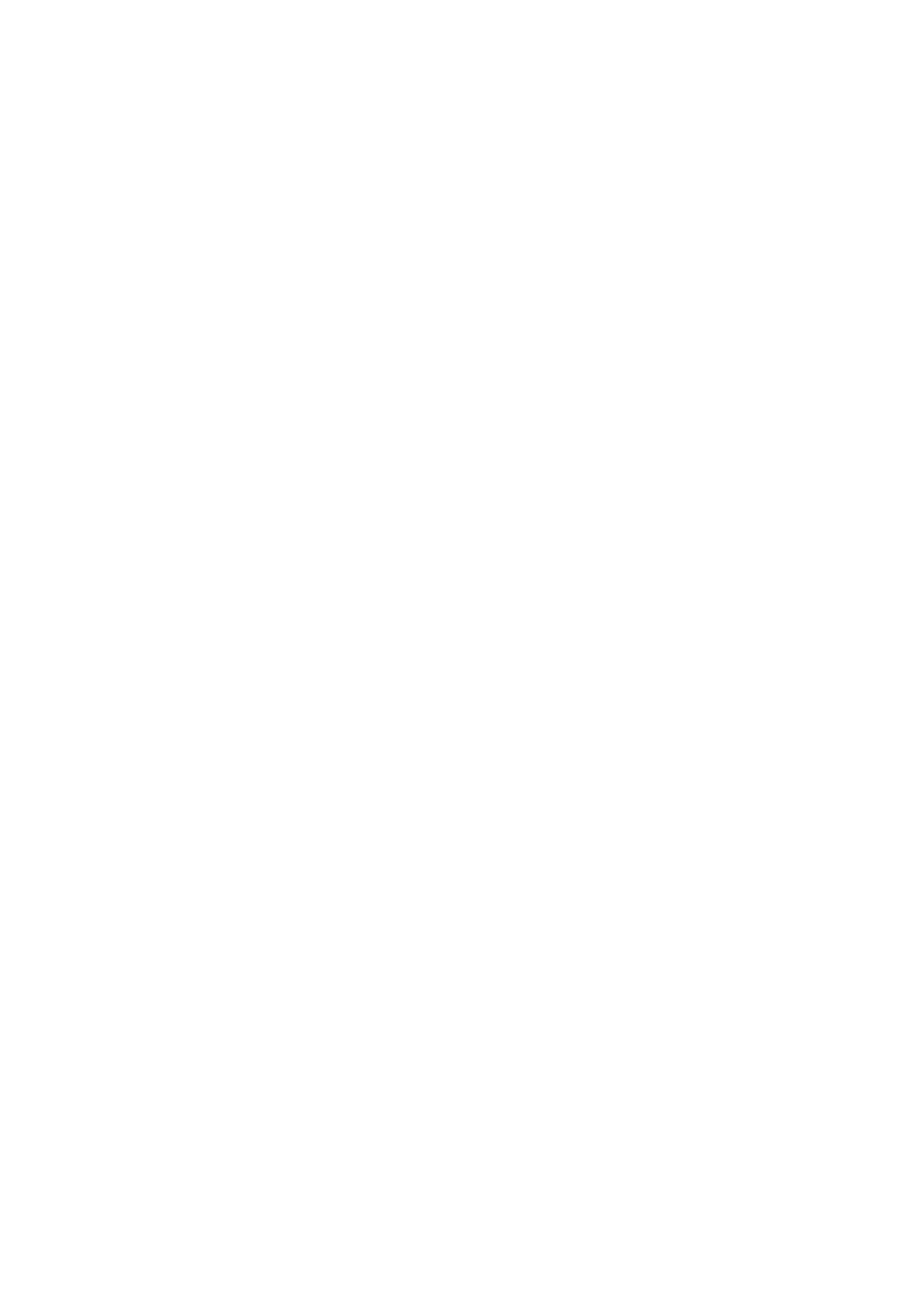

#### **WATCHMEN SCHOOL OF INTERCESSION INTERMEDIATE LEVEL Gold Coast**

**9:30am till 5:45pm th JULY 2022**

**9.00am till 5.30pm th JULY 2022**

## **Venue: CITY LINK RESOURCE CENTRE 148 Eastlake St Carrara**

#### **Morning tea and lunch both days will be provided. Please indicate any special dietary needs**

### *FACILITATORS AND TEACHERS:*

Brian Pickering, Ps Ben Gray and Ps. Matthew Bolte, all members of the national leadership team of the Australian Prayer Network.

# *INTERMEDIATE LEVEL SUBJECTS*

- Understanding the responsibilities and pitfalls of Intercession
- Weapons of Warfare and our Armour
- The role of Prophetic Prayer
- Praver and Evangelism
- Spiritual Strongholds and how to deal with them
- How to research your community.
- Called as Kingdom Worshippers
- How to pray during difficult times

# **REGISTRATIONS CLOSE: Tuesday 5 TH July**

The Australian Prayer Network does not charge for any ministry it undertakes so that no one is excluded from attending based on financial considerations. Delegates will be asked to share in a "Faith Offering" during the school, to cover costs including speakers and to support the work of the Australian Prayer Network across the Nation.

We believe this is an essential element of the school as we seek to prepare to take delegates to a new level of faith and trust in God and to experience in part what it means to be "totally available and radically obedient" to God.